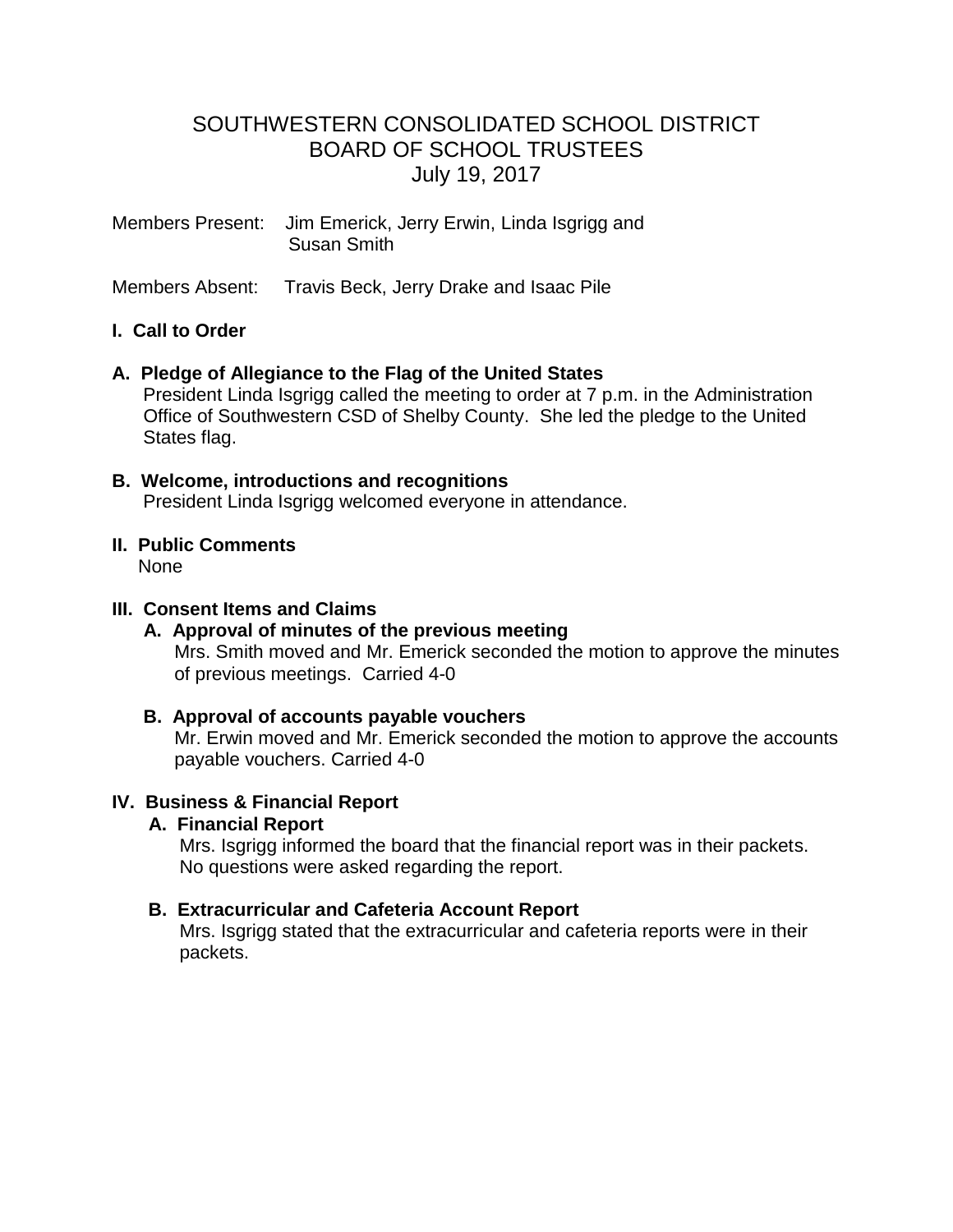## **V. New Business**

- **A. First Reading of the new, revised, replacement Neola policies Volume 29, No. 2 (including the June 2017 Tech Phase II & III), the new Small Unmanned Aircraft Systems (SUAS)/Drone policy, and the Special Update of July 2017.** No motion was needed.
- **B. Recommend approval of out-of-state and/or overnight field trips**
	- FFA to attend the Farm Progress Show Soils Contest in Decatur, IL on August 28 & 29, 2017.

Mr. Emerick moved and Mrs. Smith seconded. Carried 4-0

 **C. Recommend the current teacher contract remain in effect until a new contract is executed.**

Mrs. Smith moved and Mr. Emerick seconded. Carried 4-0

 **D. Recommend approval to authorize the superintendent to hire additional staff as needed, begin school with those staff members, and bring them to the board for official approval at the August 9, 2017 board meeting.**

Mr. Erwin moved and Mr. Emerick seconded. Carried 4-0

- **E. Recommend the adoption of new job descriptions for the Jr./Sr. High School Secretary and the Jr./Sr. High School ECA Treasurer.**
- **F. Recommend approval of the revision to the 10 month full time non certified employee benefits for new employees.**

 Mrs. Smith moved on E. and F above. Mr. Erwin seconded the motion. Carried 4-0

 **G. Recommend approval of a contract with Bone Dry Masonry to tuck point, replace brick, and add a masonry water repellent to the walls on both ends of the gymnasium between the 2nd story flat roof to the Limestone Coping and each side from the 1st story flat roof up to the Limestone Coping for \$16,587.69 per end.**

Mr. Erwinmoved and Mrs. Smith seconded. Carried 4-0

 **H. Recommend approval of a contract with Bone Dry Masonry to make masonry repairs on both west 1st floor vestibule doors and additional masonry repairs to walls for \$5,724.69 per end.**

Mr. Erwin moved and Mrs. Smith seconded Carried 4-0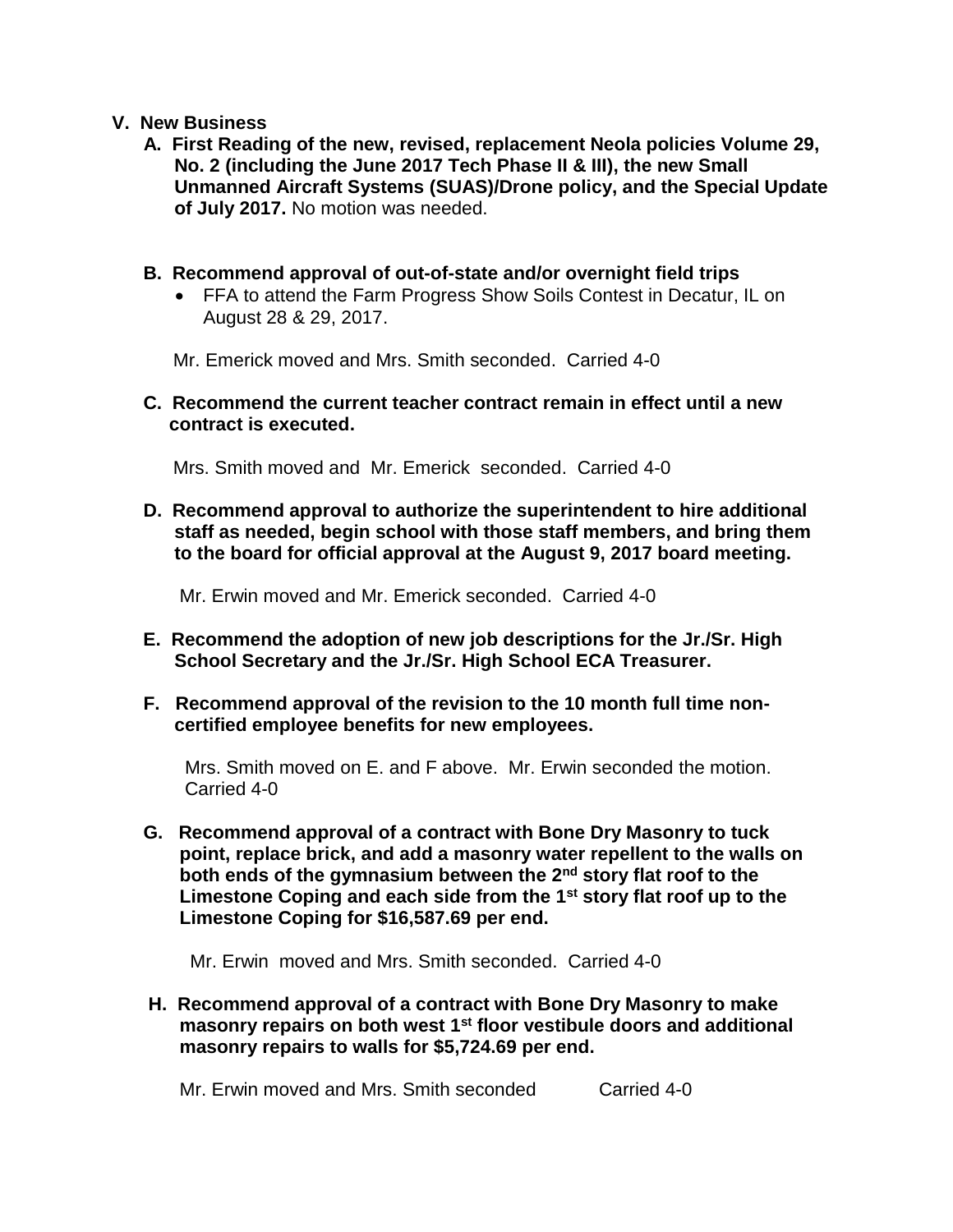**I. Recommend approval of a contract with Authentic Hardwood Floors, Inc. to sand, seal, and paint game lines on high school gymnasium floor at a price of \$27,055.20. Also, to sand and seal the high school stage floor at a cost of \$3,400.00 and to apply sealer to the elementary gymnasium floor at a cost of \$1,691.55.**

Mrs. Smith moved and Mr. Erwin seconded. Carried 4-0

## **Other**

 Dr. Maurer asked that the board approve a 25 cent raise for the cafeteria workers effective 7-31-17. There will no longer be an incentive bonus program for the cafeteria.

Mr. Erwin moved and Mr. Emerick seconded. Carried 4-0

Dr. Maurer asked that the board accept the following donations;

- Shelby Materials to SWE Robotics for \$100
- John and Carolyn Gore to SWE Robotics for \$500
- Mt. Auburn Christian Church to the Spartan Cupboard for \$50.00

Mr. Emerick moved and Mrs. Smith seconded. Carried 4-0

 Dr. Maurer asked that the board approve an additional textbook fee of \$4.00 for Introduction to Entrepreneurship.

Mr. Erwin moved and Mr. Emerick seconded. Carried 4-0

 Dr. Maurer asked that the board approve a transfer of \$100,000.00 from the Transportation Fund to the Rainy Day Fund effective June 30, 2017.

Mr. Erwin moved and Mr. Emerick seconded. Carried 4-0

## **VI. Reports & Presentations**

#### **A. Principal Reports**

 Mr. Edwards informed the board that he had been giving school tours to people outside of the district. He also mentioned that the building looks very nice especially the floors and thanked the custodial staff for their hard work. Mr. Edwards told the board that he was ready to start the school year.

 Mr. Chase told the board that he will discuss state testing at the next board meeting. He said that the high school is in the middle of scheduling and trying to give students the best options.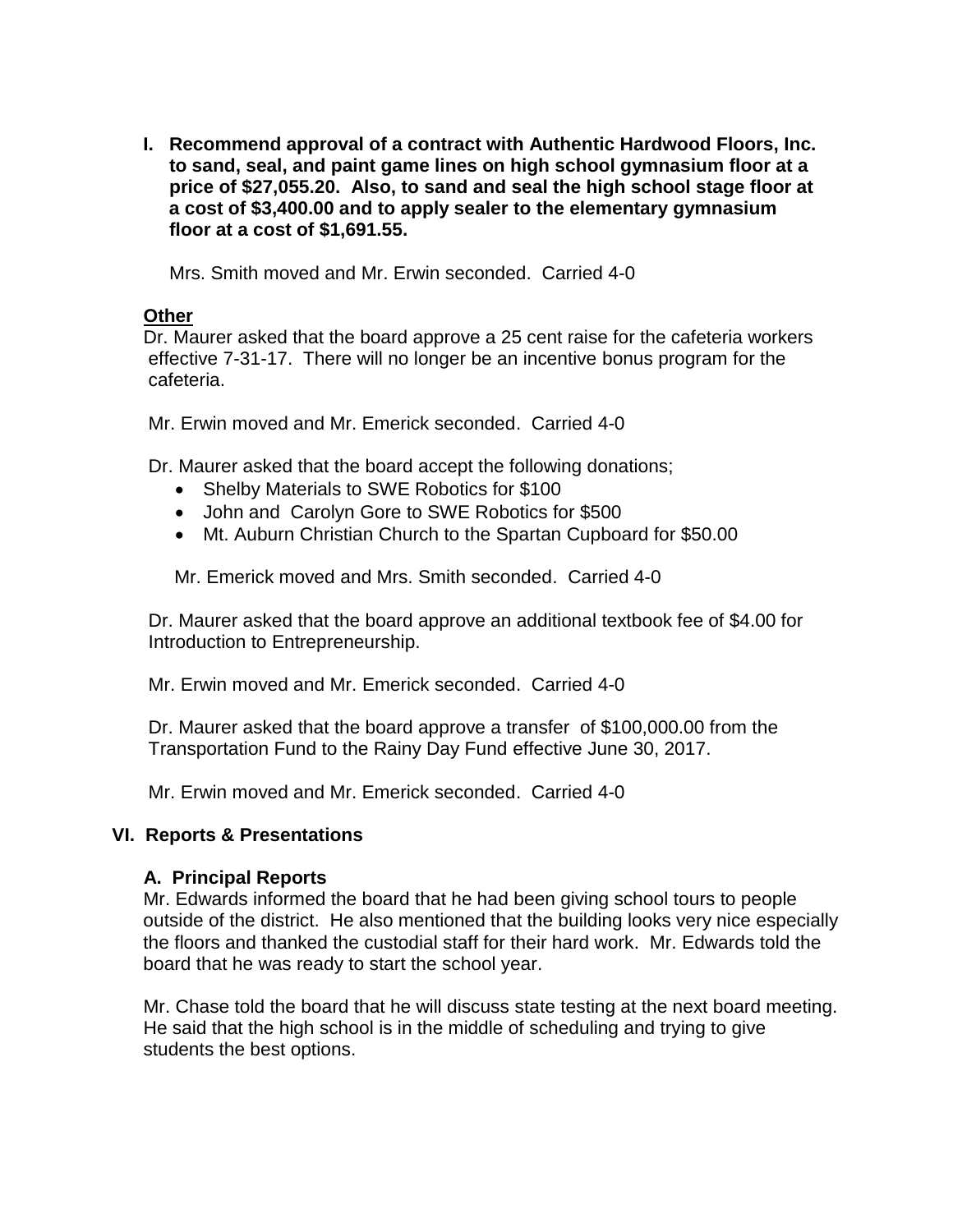## **B. Facilities/Maintenance Directors Report**

No report was given.

## **C. Superintendent Report**

No report was given.

## **VII. Personnel**

## **A. Staff Leaves/Resignations/Terminations**

- Resignation of Kimberly Ramseth as Culture Club advisor
- Resignation of Amber Fiesbeck as 7<sup>th</sup> grade Volleyball Coach
- Retirement of Leanne Dellapenna, Elementary Secretary, effective September 1, 2017

Mr. Erwin moved and Mrs. Smith seconded. Carried 4-0

## **B. Recommendations to Hire**

| • Christi Pappano as High School ECA Treasurer at \$11.33 per hour                |                                                                                      |
|-----------------------------------------------------------------------------------|--------------------------------------------------------------------------------------|
| • Girls Varsity Asst Basketball 1 ________________________________Clayton Portish |                                                                                      |
|                                                                                   |                                                                                      |
|                                                                                   |                                                                                      |
|                                                                                   |                                                                                      |
|                                                                                   |                                                                                      |
|                                                                                   |                                                                                      |
|                                                                                   | Katie Fix                                                                            |
|                                                                                   | <b>Shannon Sosbe</b>                                                                 |
|                                                                                   | <b>Brittany Schaler</b>                                                              |
|                                                                                   | • 1st Assistant Soccer _______________________ Filled with staff member Noah Stuckey |
|                                                                                   |                                                                                      |
|                                                                                   |                                                                                      |
|                                                                                   |                                                                                      |
|                                                                                   | Gary Muldoon                                                                         |
|                                                                                   |                                                                                      |
|                                                                                   | Charlie Taylor                                                                       |
|                                                                                   | <b>Brian Ebersold</b>                                                                |
| · Head Girls Tennis______ Brian Ebersold ---- replacing a staff member Brad Guidi |                                                                                      |
|                                                                                   |                                                                                      |
|                                                                                   |                                                                                      |
| • 7th Grade Boys Basketball__________________________________Open coach resigned  |                                                                                      |
|                                                                                   |                                                                                      |
|                                                                                   |                                                                                      |
| • 6th Grade Boys Basketball__________________________________Open coach resigned  |                                                                                      |
| • 5th Grade Boys Basketball________________________ Open no paperwork received    |                                                                                      |
| • 6th Grade Girls Basketball__________________________________Open coach resigned |                                                                                      |
|                                                                                   | Ali Fix                                                                              |
|                                                                                   | <b>Caleb Tennell</b>                                                                 |
| • 7th Grade Volleyball <b>Container and Container and Container</b> and Container | <b>Curt Correll</b>                                                                  |
|                                                                                   | <b>Isaac Overby</b>                                                                  |